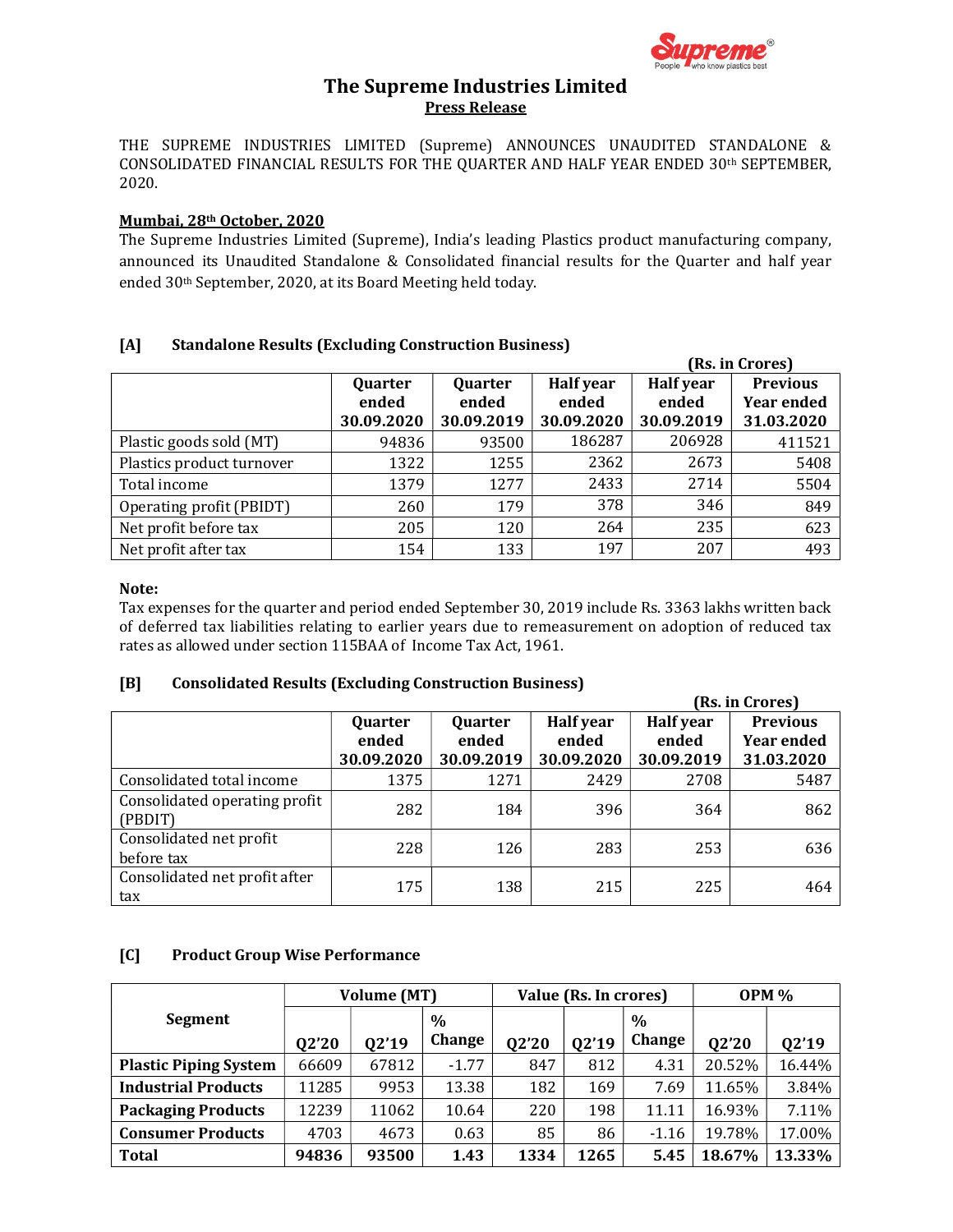[D] The Company sold 94836 MT of Plastic goods and achieved net product turnover of Rs. 1322 Crores during the 2nd quarter of the current year against sales of 93500 MT of Plastic goods and achieved net product turnover of Rs. 1255 Crores in the corresponding quarter of previous year achieving volume and product value growth of about 1 % and 5 %, respectively.

The Company sold 186287 MT of Plastic goods and achieved net product turnover of Rs. 2362 Crores during the 1st half year of the current year against sales of 206928 MT and net product turnover of Rs. 2673 crores in the corresponding half year of previous year resulting volume and product value degrowth of about 10 % and 12 %, respectively.

[E] The overall turnover of value added products increased to Rs. 533 crores during the current quarter as compared to Rs. 491 crores in the corresponding period of previous year achieving growth of 9%.

[F] The Board of Directors has considered the payment of interim dividend for the financial year 2020-21 @ 250 % i.e. Rs. 5 per share of Rs. 2 each and will be paid to the shareholders on the shares held as on the record date i.e. 6th November, 2020.

[G] Total Net Borrowing of the Company stands at Surplus of Rs. 215 crores as on 30th September, 2020 as against net Borrowings of Rs. 217 crores as on 31st March, 2020.

Average Net Borrowing level during the current half year remained at Surplus of Rs. 4 crores against borrowing of Rs. 205 crores in corresponding period of previous year.

Average Cost of Borrowings as on 30th September,2020 decreased to 5.89 % p.a. as against 8.35 % p.a. as on 31st March, 2020.

# [H] Business Outlook

# Mr. M. P. Taparia, Managing Director, The Supreme Industries Limited, said:

The negative impact of pandemic on the business has started withering down. After July, the intermittent lockdowns were mostly not extended in many parts of the Country and opening up of economy has progressed. This has broadened business prospects of the Company since August in all its segments.

By judicious product mix and cost control, the Company was able to achieve significant increase in its' profit, in the second quarter. In spite of weak working of the first quarter, the Company could attain higher profit in the First half of the year compared to corresponding period of previous year.

The harvesting of Kharif crops are moving briskly. The crop output is expected to be better than last year. With most of the water dams are close to full capacity, it is expected that Rabi crop sowing may be in a larger acerage as compared to last year. With higher MSP declared by Government and various other supports provided, the rural area economy and Tier III and IV Towns economy is expected to do better than last year.

With the return of migrant workers on most of the construction sites, supported with lower rate of interest and lower rates of stamp duty in some States, along with drop in prices of residential homes, the demand of new homes has picked pace throughout the Country. Consequently, the Company's Pipe System for Housing is also seeing better demand from September onwards.

Packaging segment is witnessing good demand supported by many new applications/SKUs targeting agriculture sector and customized requirements. Material Handling Products are